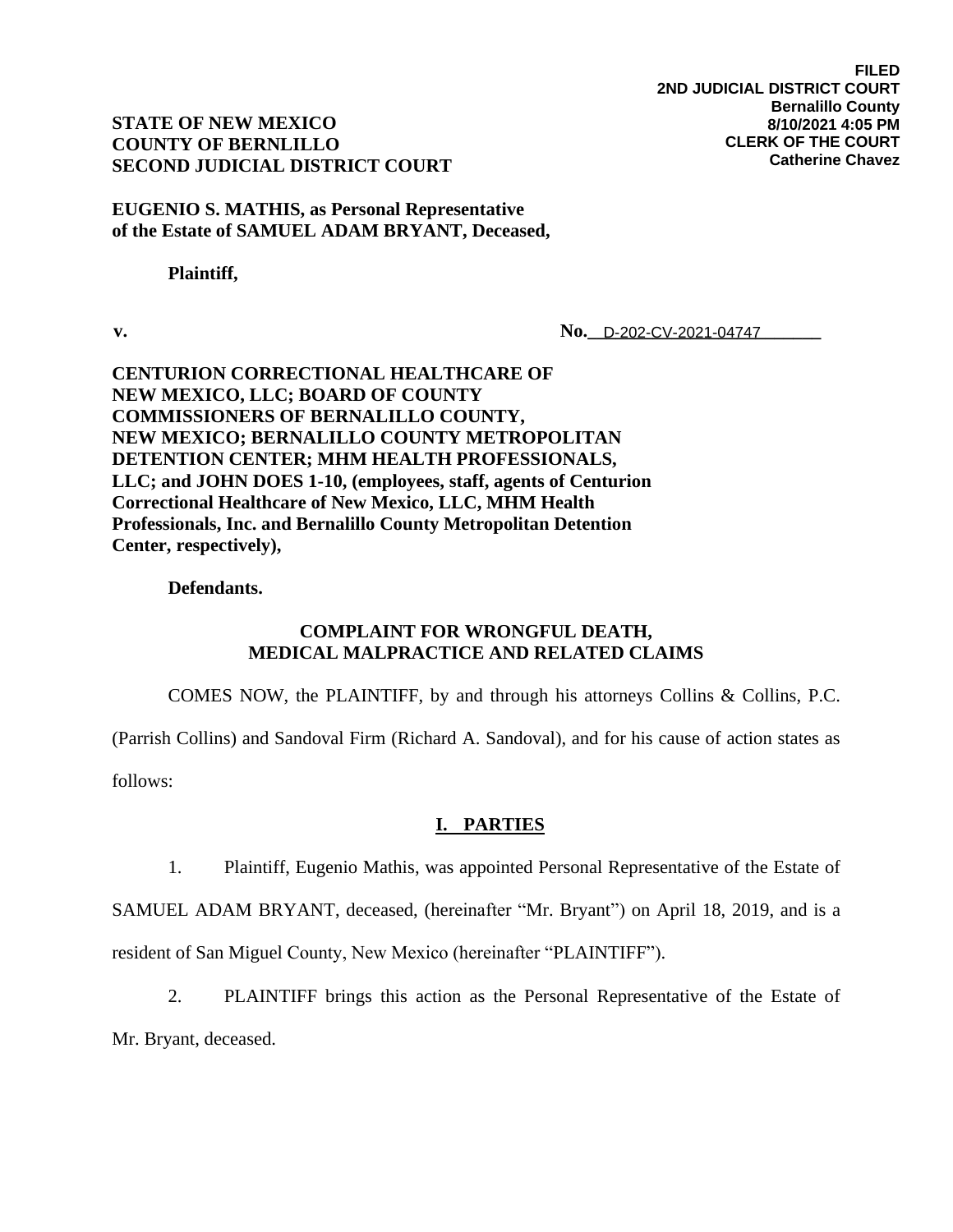3. Mr. Bryant was at all times relevant to this Complaint an inmate at Bernalillo County Metropolitan Detention Center (MDC).

4. Defendant Board of County Commissioners of Bernalillo County, New Mexico (BCC) is a governmental entity located in Bernalillo County, New Mexico.

5. The Bernalillo County Metropolitan Detention Center (MDC) is an agency or subdivision of Bernalillo County and under the authority and control of the BCC.

6. CENTURION DETENTION HEALTH SERVICES, LLC (hereinafter "CENTURION") is a **Foreign Limited Liability Company** registered to do business in New Mexico, whose registered agent for service of process is CT Corporation System, 206 S. Coronado Avenue, Espanola, New Mexico, 87532-2792.

7. At all times material to this COMPLAINT, CENTURION acted through its owners, officers, directors, employees, agents or apparent agents, including, but not limited to, administrators, management, nurses, doctors, technicians and other staff, and is responsible for their acts or omissions pursuant to the doctrines of respondeat superior, agency and/or apparent agency.

8. MHM HEALTH PROFESSIONALS, LLC. (hereinafter "MHM") is a staffing company under contract with CENTURION to provide medical providers to CENTURION.

9. MHM is a Delaware for profit corporation licensed to do business in New Mexico, whose registered agent for service of process is CT Corporation System, 206 S. Coronado Avenue, Espanola, New Mexico, 87532-2792.

10. At all material times, MHM acted through its owners, officers, directors, employees, agents or apparent agents, including, but not limited to, administrators, management, nurses, doctors, technicians and other staff, and is responsible for their acts or omissions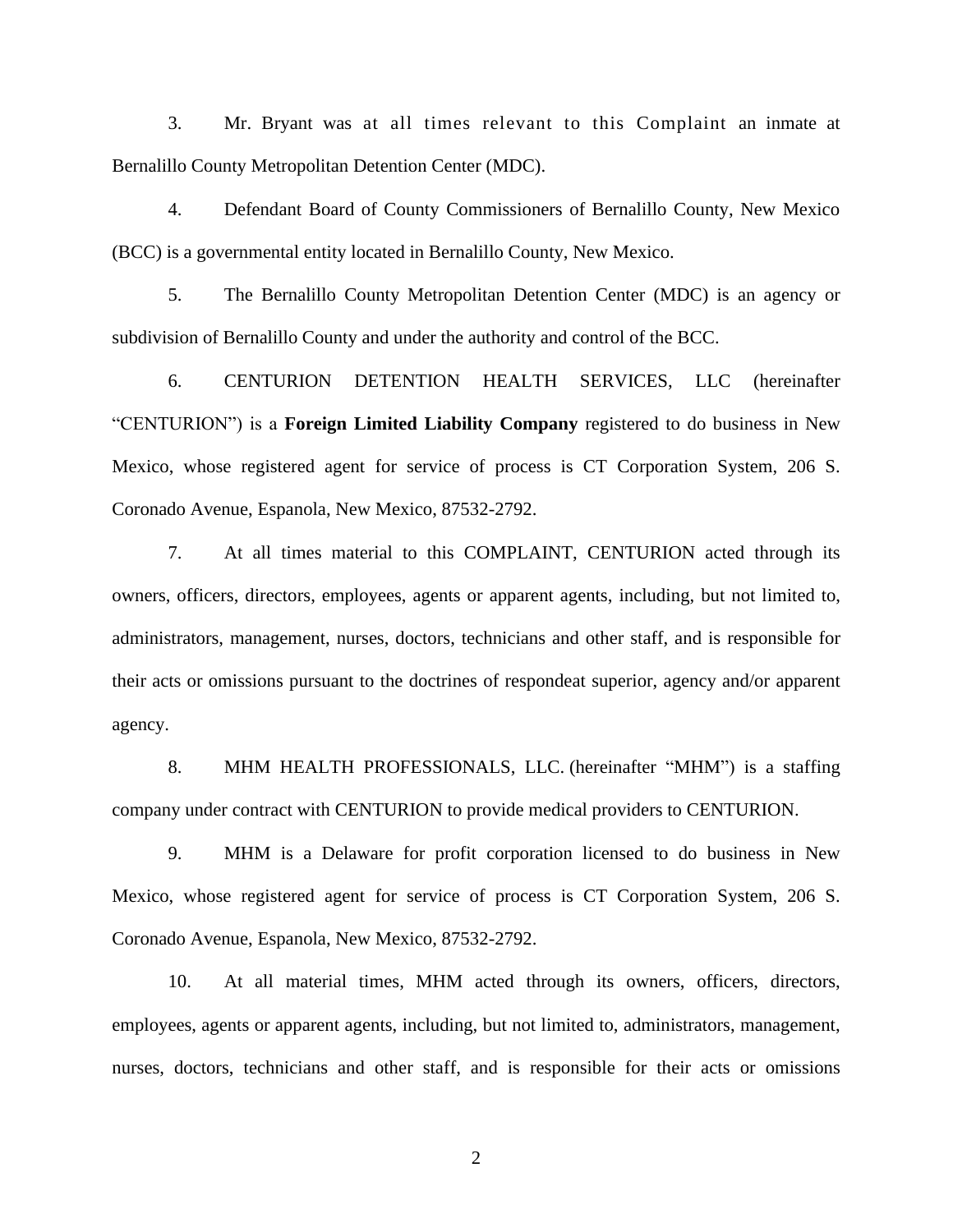pursuant to the doctrines of respondeat superior, agency and/or apparent agency.

11. John Does 1-10 are as of yet unidentified employees, staff or agents of MDC, Centurion or MHM.

#### **JURISDICTION AND VENUE**

12. All acts complained of herein occurred in Bernalillo County, State of New Mexico.

13. Jurisdiction and venue are proper over all Defendants and their John Doe employees, staff and agents pursuant to NMSA § 38-3-1 (A) lack of complete diversity of named DEFENDANTS under 28 U.S.C.A. § 1332.

14. Jurisdiction over CENTURION is proper in New Mexico State District Court due to lack of complete diversity of named DEFENDANTS under 28 U.S.C.A. § 1332.

15. Jurisdiction and venue are proper over CENTURION'S John Doe employees, staff and agents 1-10 pursuant to NMSA § 38-3-1 (A) or due to lack of complete diversity of named DEFENDANTS under 28 U.S.C.A. § 1332.

16. Jurisdiction over MHM is proper in New Mexico State District Court due to lack of complete diversity of named DEFENDANTS under 28 U.S.C.A. § 1332.

17. Jurisdiction and venue are proper over MHM's John Doe employees, staff and agents 1-10 pursuant to NMSA § 38-3-1 (A) or due to lack of complete diversity of named DEFENDANTS under 28 U.S.C.A. § 1332.

18. This Court has jurisdiction over the subject matter of PLAINTIFF's New Mexico Tort Claims Act claims against Board of County Commissioners of Bernalillo County, New Mexico, the Bernalillo County Metropolitan Detention Center, and their respective John Doe employees, staff and agents under NMSA § 41-4-18 and NMSA § 38-3-1 (A).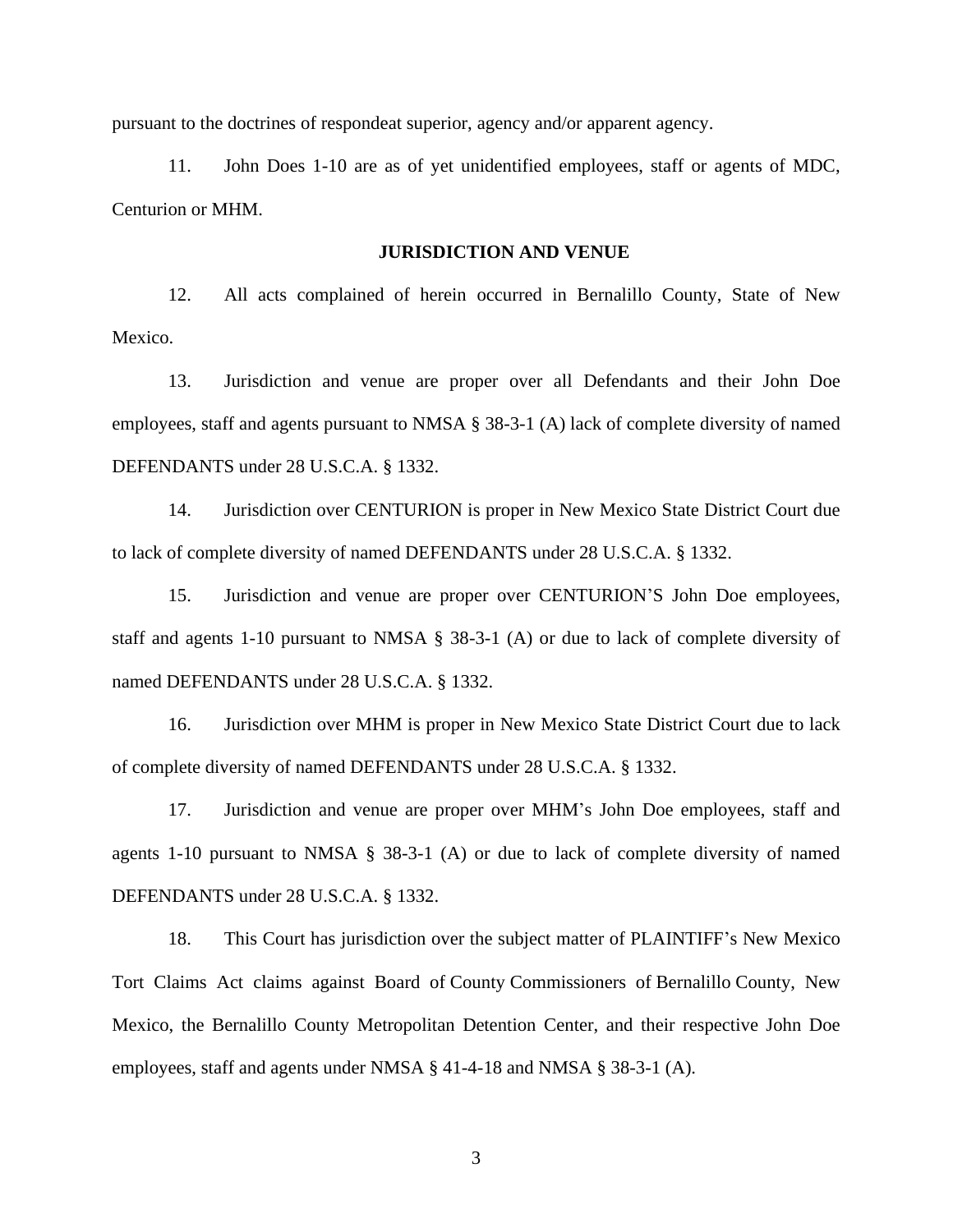19. Jurisdiction over all parties and claims are proper under Article II, § 10 of the New Mexico Constitution and the law of negligence under New Mexico law.

#### **STATEMENT OF FACTS**

20. SAMUEL ADAM BRYANT was a 35-year-old male, incarcerated at MDC with a history of IV drug abuse.

21. Mr. Bryant was booked into MDC on September 22, 2020 at 4:03 AM.

22. Mr. Bryant was showing signs of current narcotic usage at the time of booking and was placed on narcotics watch.

23. Mr. Bryant was withdrawing from heroin and placed on detox monitoring for opiates.

24. Mr. Bryant was evaluated by Kimberly Brown, RN for withdrawal treatment. He did not provide any answers regarding his opioid usage. He denied any pain/injury/psychiatric problems/suicide attempt. His heart rate was 72 and BP was 140/97. He was lethargic but responded. He was oriented to person, place and time and his pupils were equal was reactive to light.

25. He was assessed with presumed substance dependency for opioids. It was advised to initiate CIWA/COWS monitoring twice daily if he scores less than 7 on initial assessment.

26. Low bunk for 14 days was advised for alcohol or Benzodiazepine withdrawal risk.

27. On September 22, 2020, combined CIWA/COWS protocol was performed. His combined CIWA/COWS score was 6. His combined CIWA/COWS for nausea, vomiting was 1, for aches was 1, for anxiety was 4.

28. On September 23, 2020, Mr. Bryant was found unresponsive at 0320 hours.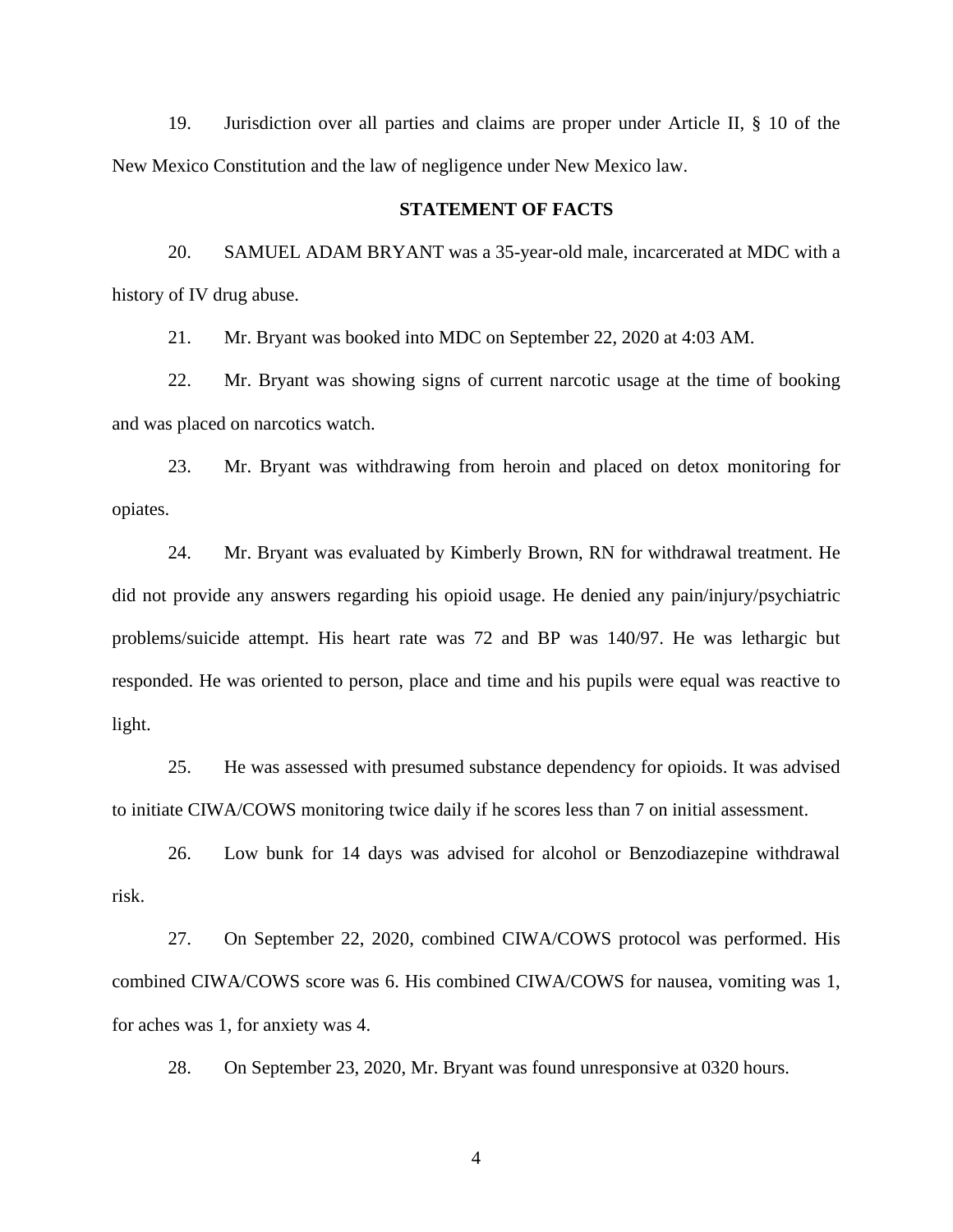29. It was stated that, he had been screaming all night and had just fell asleep. He was noted to be unresponsive.

30. Code 43 was called and then it was upgraded to Code blue.

31. At 0322 hours, Lt. Brandon was on level and began to perform cardiopulmonary resuscitation.

32. Detox was on level rechecking his blood pressure and he was noted to be unresponsive, and he was face down.

33. At 0323 hours, Med-1 gave instructions to call the ambulance.

34. At 0325 hours, Automated External Defibrillators (AED) was placed and there was no palpable carotid or radial pulse. His pupils were fixed and dilated. His skin was warm and dry to touch. He was noted to have small emesis of yellow bile in his cell.

35. At 0326 hours, oxygen was placed at 15L/Nasal cannula with Lt. Andrews on the airway.

36. At 0327 hours, the AED was analyzing, and it was advised not to shock. Cardiopulmonary resuscitation was resumed. His temperature was 86.4 and capillary blood glucose was 72.

37. At 0328 hours, Narcan 4 mg was given to his left nostril, with no change to his status.

38. At 0329 AED was analyzing, and no shock was advised.

39. At 0330 hours, inmate was moved from the cell to the day room.

40. At 0332 hours, AED analyzed, and no shock was advised.

41. At 0332 Lt. Glade RN attempted IV access to his left hand and was unsuccessful. IV access was attempted again to his right antecubital fossa, IV was patent and was to keep open.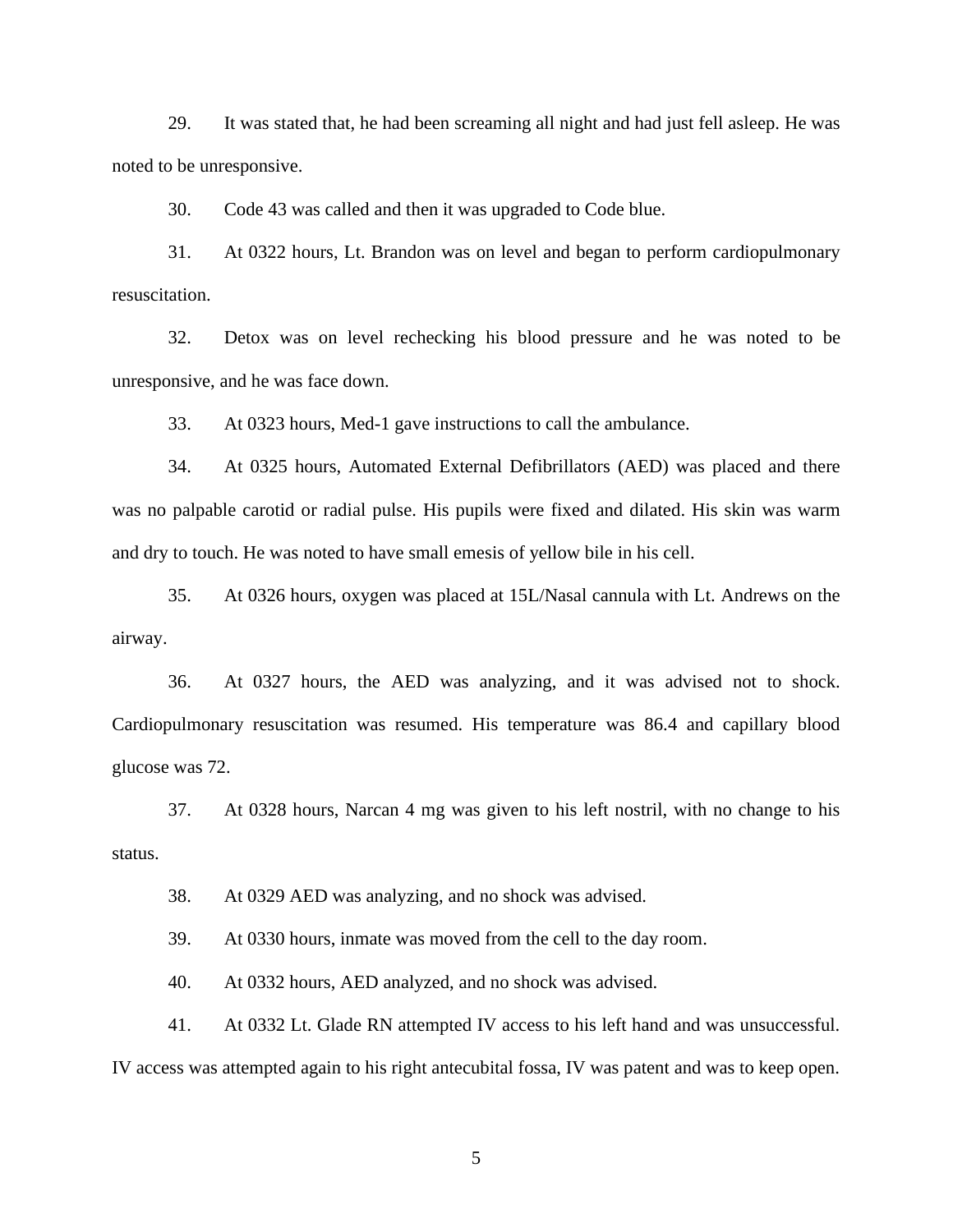42. At 0335 AED was analyzing, and no shock was advised.

43. At 0337 hours, AED was analyzing, shock was advised, AED re-analyzing, and no shock was advised.

44. At 0340 hours, AED was analyzing, and no shock was advised. IV to right antecubital was infiltrated.

45. At 0345 hours, EMS crew arrived at the facility, Lt. Andrews, LPN attempted IV access. AED continued to monitor and analyze, and no shock was advised.

46. At 0349 hours, EMS crew arrived in the pod, and they were given a report.

47. At 0350 hours, they took over care of the inmate. Resuscitation was continued.

48. At 0353 hours, EMS placed the airway.

49. At 0354 hours, Fire arrived on scene.

50. At 0357 hours, patient was placed on the Lifeband board by fire/EMS, automatic compressions were started.

51. At 0406 hours, patient was noted to be in asystole for more than 20 minutes, code called by Albuquerque Ambulance medic Taylor Alonzo. All life sustaining measures were ended. He was pronounced dead at 0406 hours.

#### **FACTS SPECIFIC TO BCC DEFENDANTS**

52. The employees, staff and agents working for Bernalillo County at the Bernalillo County Metropolitan Detention Center will be referred to as MDC Defendants.

53. BCC, acting by and through MDC employees, staff and agents, knew of Mr. Bryant's history of heroin usage and that he was in withdrawal and with wanton, willful and deliberate indifference to his severe and emergent medical condition failed to take action within its authority to protect the health of Mr. Bryant.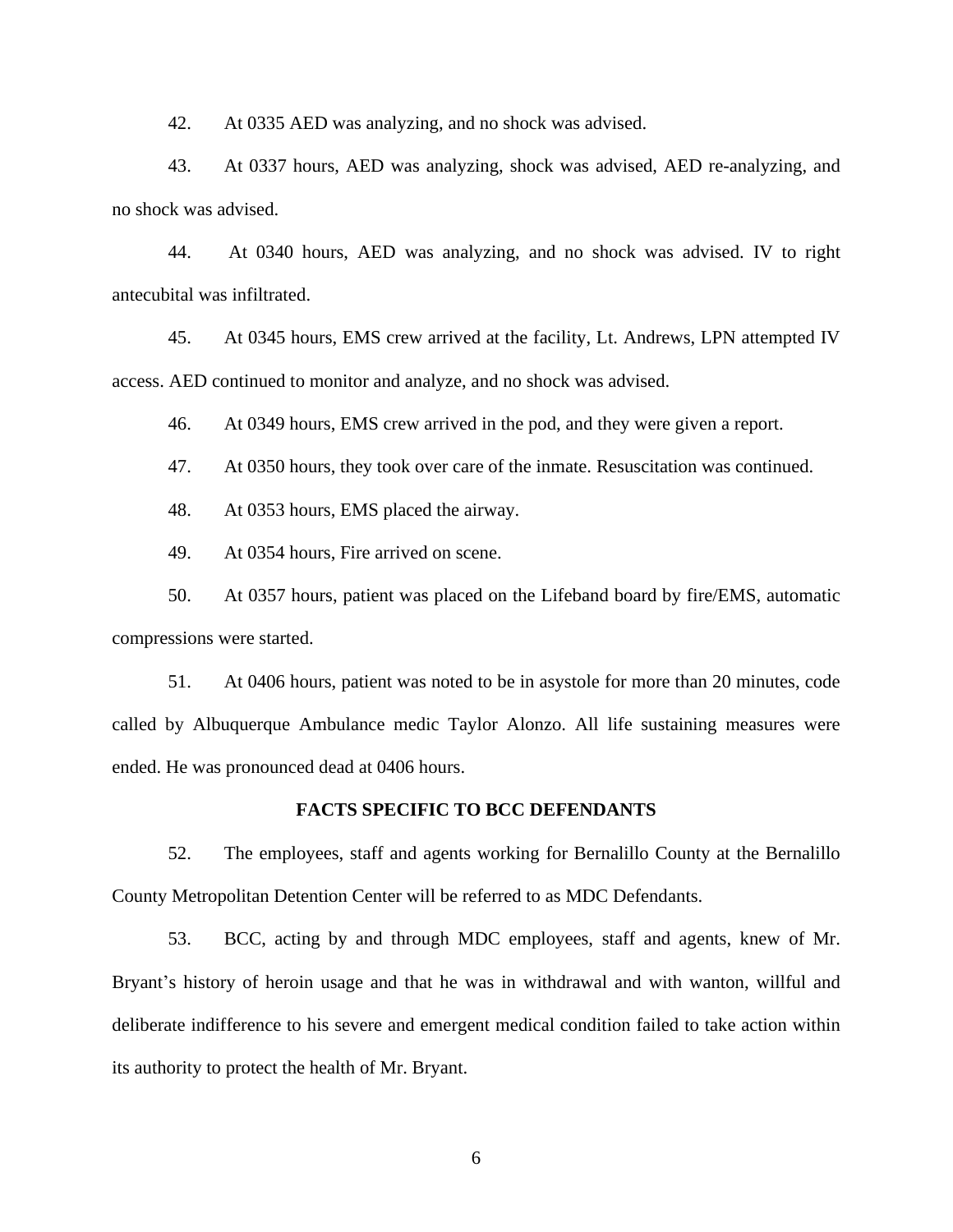54. ALL DEFENDANTS, including as of yet unidentified JOHN DOE DEFENDANTS, individually knew of Mr. Bryant's history of heroin usage and that he was in withdrawal and with wanton, willful and deliberate indifference refused or otherwise failed to provide necessary and proper medical care.

55. BCC Defendants ignored Mr. Bryant's screams throughout the night leaving him to suffer severe physical and psychological pain.

56. BCC recklessly, callously and deliberately failed to take appropriate actions to address Mr. Bryant's pain.

57. MDC understands and recognizes that failure to treat heroin withdrawal constitutes recklessness under New Mexico law.

58. MDC understands and recognizes that failure to treat heroin withdrawal constitutes in reckless under state law.

59. MDC had full authority to enforce the PSA.

60. MDC had at all times relevant to this COMPLAINT the authority to compel its CENTURION to properly treat heroin withdrawal.

#### **FACTS SPECIFIC TO CENTURION AND MHM DEFENDANTS**

61. General Services Contract (PSA) #16-770-1300-0097 was executed by MDC and CENTURION on or about June 2016.

62. CENTURION entered a contract with Bernalillo County, Professional Services Agreement for Medical, Dental, Mental Health and Psychiatric Services (PSA) that commenced on October 9, 2018 and was operable at time relevant to this Complaint.

63. CENTURION provides a "comprehensive health care delivery system" to MDC, which includes billing services, utilization management, general health care services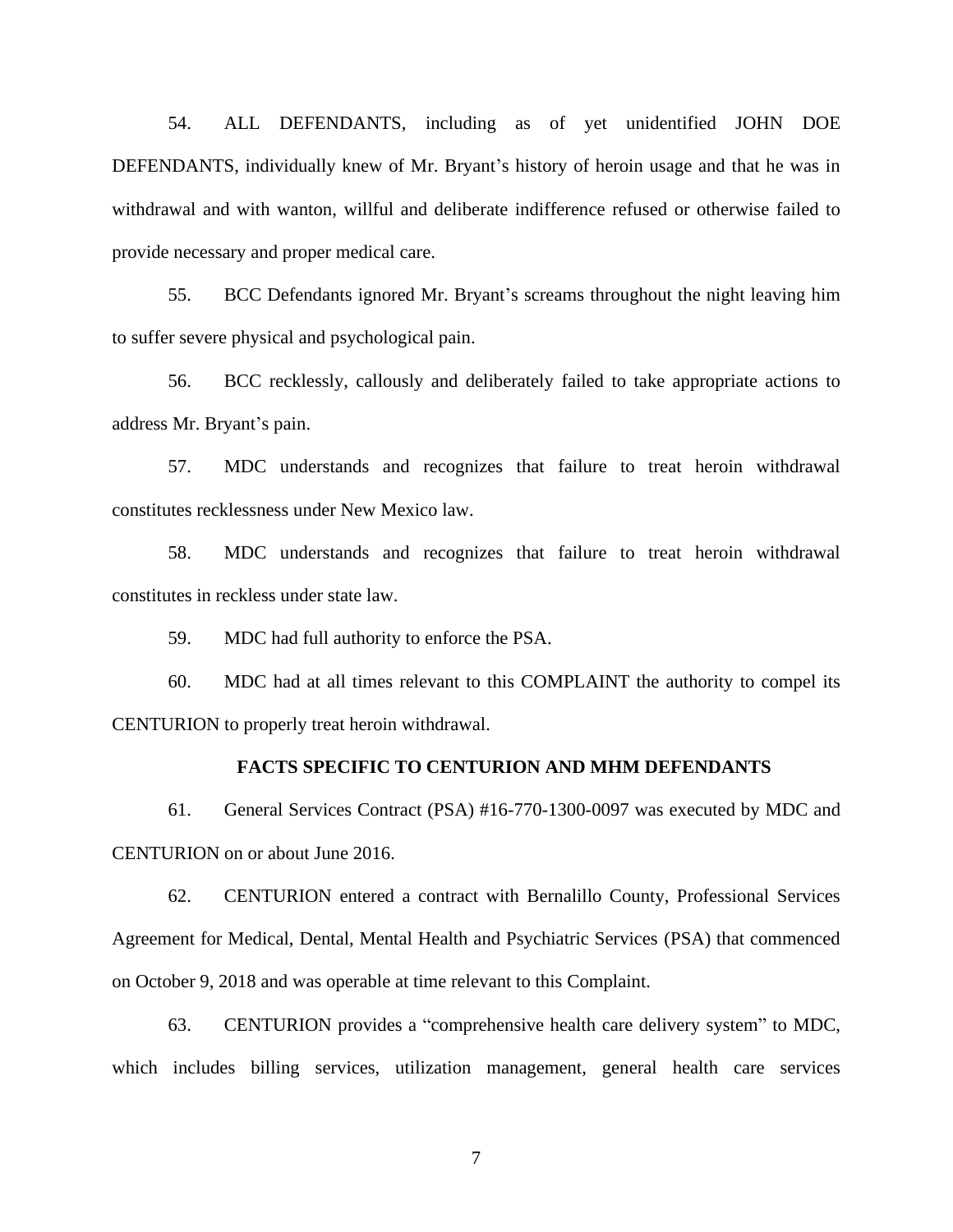administration, and on-site medical staff provided through an independent contractor, MHM Health Professionals, LLC. (MHM).

64. Centurion and MHM Defendants ignored Mr. Bryant's screams throughout the night leaving him to suffer severe physical and psychological pain.

65. Centurion and MHM recklessly, callously and deliberately failed to take appropriate actions to address Mr. Bryant's pain.

66. CENTURION DEFENDANTS, including MHM and John Does 1-10, acting as employees, staff or agents of CENTURION and/or MHM, knew or should have known of Mr. Bryant's history of drug use and that he was in withdrawal and with wanton, willful and deliberate indifference refused or otherwise failed to provide necessary and proper medical care.

#### **FACTS COMMON TO ALL DEFENDANTS**

67. ALL DEFENDANTS knew that Mr. Bryant was in need of immediate treatment for heroin withdrawal.

68. ALL DEFENDANTS knew that Mr. Bryant's was in detox and was supposed to be monitored for withdrawal.

69. All of the individually named defendants set forth above knew of Mr. Bryant's history of heroin usage and that he was in withdrawal and with wanton, willful and deliberate indifference ignored his severe and emergent medical condition.

70. ALL DEFENDANTS, including as of yet unidentified JOHN DOE DEFENDANTS, individually knew of Mr. Bryant's history of heroin usage and that he was in withdrawal and with wanton, willful and deliberate indifference refused or otherwise failed to provide necessary and proper medical care.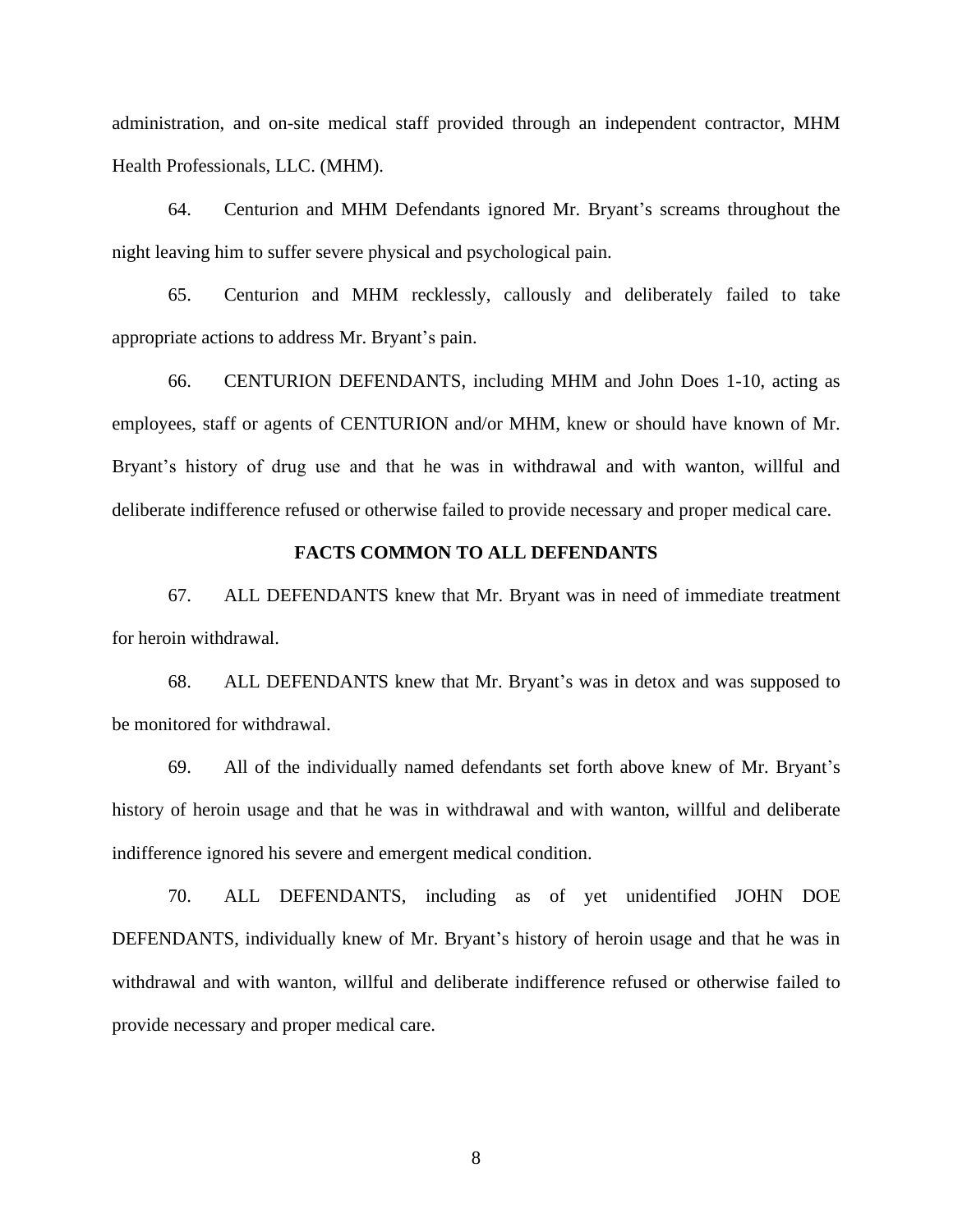71. ALL DEFENDANTS understand and recognize that failure to treat heroin withdrawal constitutes recklessness under New Mexico law.

72. ALL DEFENDANTS were complicit and acquiesced in the denial of proper medical care to Mr. Bryant.

73. ALL DEFENDANTS conspired together to deny Mr. Bryant necessary and proper medical care leading to the physical pain, severe emotional and psychological pain and suffering, severe and permanent physical injuries from complications from untreated and improperly treated heroin usage withdrawal resulting in Mr. Bryant's death.

### **COUNT I: MEDICAL MALPRACTICE AND NEGLIGENCE (ALL DEFENDANTS)**

74. Mr. Bryant incorporates by reference as if fully set forth herein, each and every allegation contained in the paragraphs above.

75. The Board of County Commissioners of Bernalillo County acting by and through MDC are liable for medical malpractice and negligence under NMSA §41–4–6, NMSA §41–4–9 and NMSA §41–4–10

76. In undertaking the diagnosis, care and treatment of Mr. Bryant, CENTURION and MHM, their respective employees, staff and agents were under a duty to possess and apply the knowledge, skill, and care that is used by reasonably well-qualified healthcare providers in the local community.

77. CENTURION and MHM, their employees, staff and agents breached their duties and were negligent in the management of Mr. Bryant's health and well-being.

78. The negligence, errors, acts and omissions of CENTURION and MHM, and their employees, staff and agents, include, but are not limited to: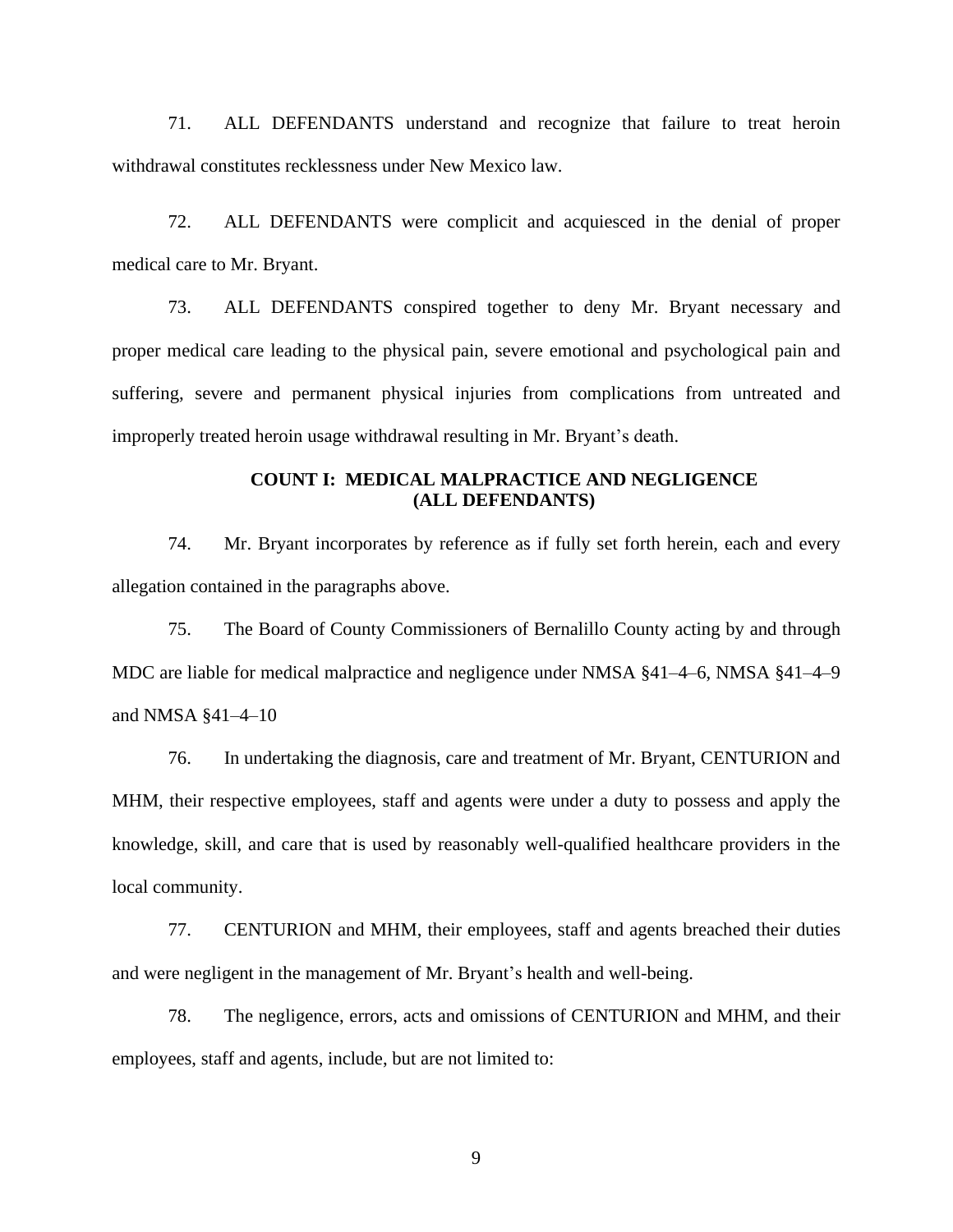- a. Failure to establish, maintain and enforce evaluation, diagnosis and treatment guidelines and standards;
- b. Failure to evaluate, treat and manage Mr. Bryant's medical condition;
- c. Failure to take the reasonable steps to acquire proper treatment of Mr. Bryant;
- d. Failure to refer Mr. Bryant to appropriate specialists;
- e. Failure to develop, employ, and follow appropriate policies and procedures with regard to the assessment, treatment, and management heroin usage and that he was in withdrawal;
- f. Failure to provide Mr. Bryant with necessary and proper pain management;
- g. Failure to protect and preserve the health of Mr. Bryant.

79. As a direct and proximate result of the negligent acts and omissions CENTURION and MHM, their employees, staff and agents, Mr. Bryant suffered a rapid and significant deterioration in his health, along with physical, emotional, and psychological pain and suffering not presently determinable, but to be proven at the time of trial.

80. As a direct and proximate result of the negligent acts and omissions CENTURION and MHM, their employees, staff and agents, Mr. Bryant suffered ununceesasary, avoidable and wrongful death.

81. CENTURION and MHM, its employees, staff and agent's failures to assess, treat and manage Mr. Bryant's medical condition was reckless and wanton with utter disregard for the safety and welfare of Mr. Bryant, for which PLAINTIFF is entitled to punitive damages.

#### **COUNT II: NEGLIGENT OPERATION OF A MEDICAL FACILITY (CENTURION and BCC DEFENDANTS)**

82. Mr. Bryant incorporates by reference as if fully set forth herein, each and every allegation contained in the paragraphs above.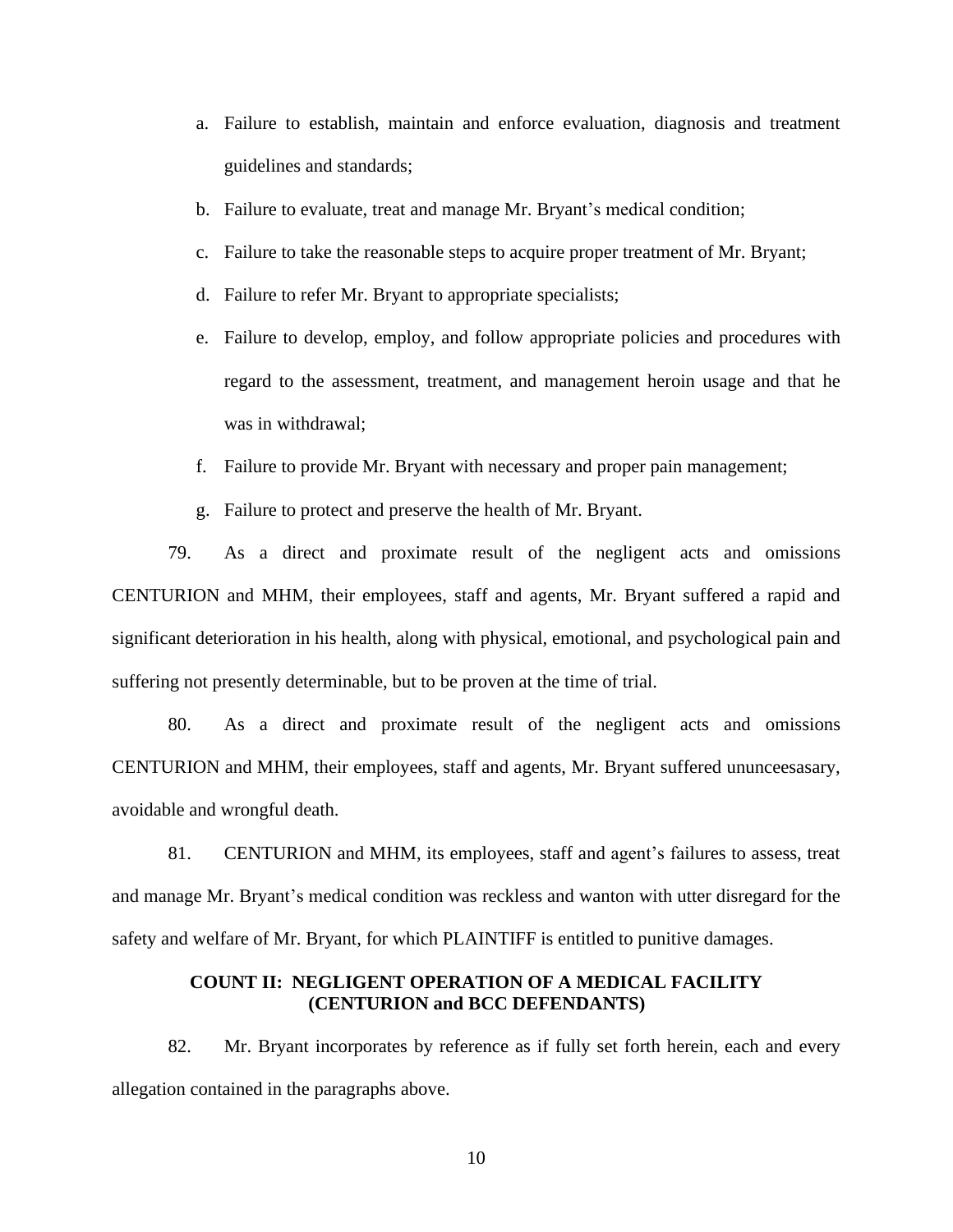83. The BCC, acting by and through MDC are liable for negligent operaton of a medical facility under NMSA §41–4–9.

84. CENTURION, by and through BCC and MDC, is entrusted with the medical care of MDC inmates who have no other source of medical care while in the custody of MDC.

85. CENTURION and BCC, and their employees, staff and agents were unqualified to care for Mr. Bryant, and yet refused to refer Mr. Bryant to proper outside medical providers.

86. CENTURION and BCC DEFENDANTS were negligent in failing to properly assess, treat and manage Mr. Bryant's heroin withdrawal and related health conditions.

87. CENTURION and BCC DEFENDANTS were negligent in failing to properly refer Mr. Bryant to be seen by a physician who could effectively treat Mr. Bryant.

88. By failing to either: (1) properly treat Mr. Bryant's medical conditions, or (2) properly refer Mr. Bryant to be seen by a physician who could effectively treat Mr. Bryant, CENTURION and BCC DEFENDANTS breached their duty to medically treat Mr. Bryant in a reasonably prudent manner.

89. CENTURION DEFENDANTS failed to properly address Mr. Bryant's medical condition.

90. Such conduct amounts to negligence in running a prison medical facility.

91. Such conduct amounts to negligence in the treatment of Mr. Bryant.

92. CENTURION had a duty to properly screen, supervise, educate, and train its employees regarding Mr. Bryant and inmates with similar health conditions within the facility.

93. CENTURION had a duty to properly screen, supervise, educate, and train its employees regarding proper treatment of diabetic patients/inmates.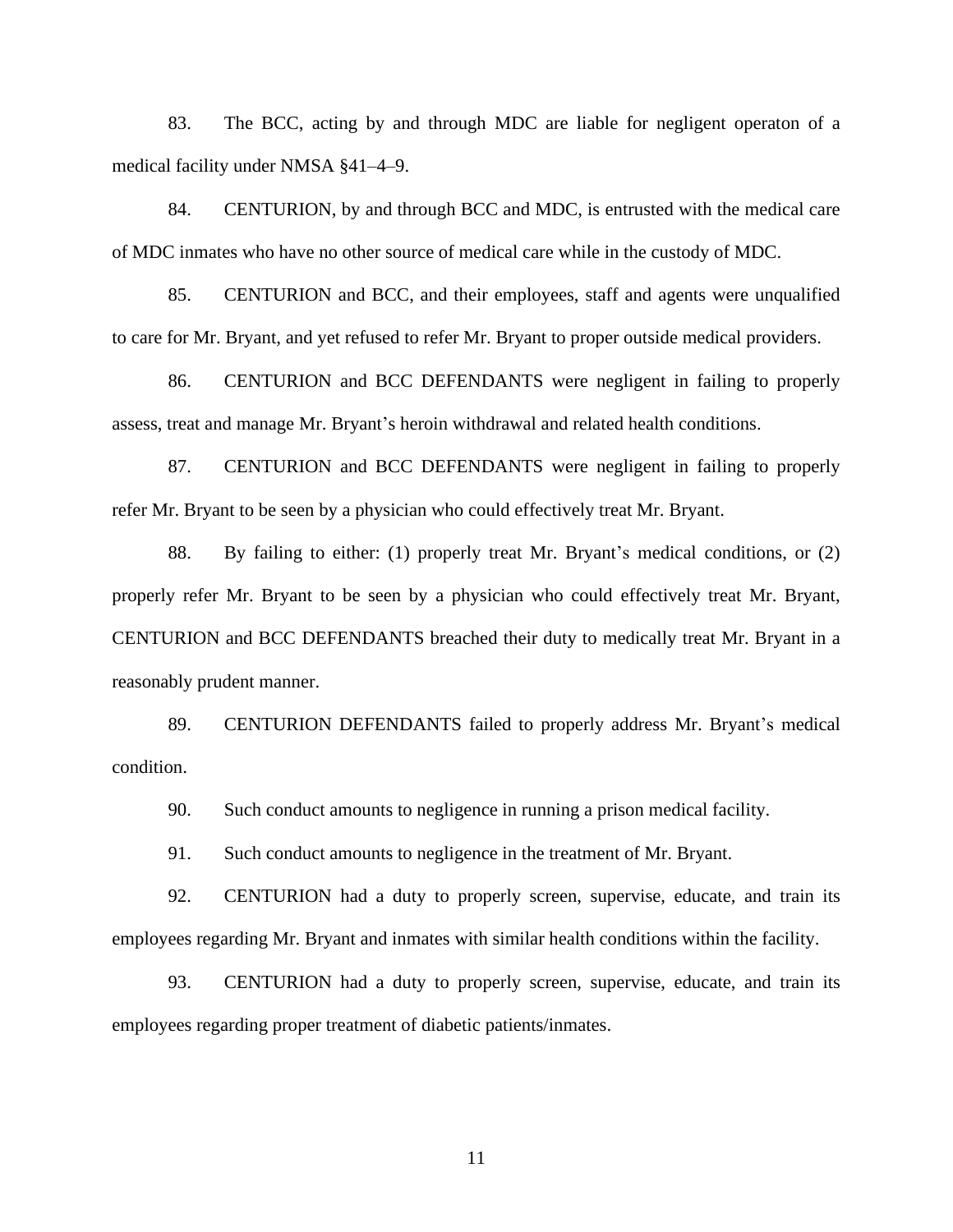94. On information and belief, CENTURION failed to properly train and supervise its employees, contractors, or agents in such a manner to properly and adequately assess, treat and manage Mr. Bryant's multiple medical conditions, including the heroin usage and that he was in withdrawal and related health conditions.

95. CENTURION is bound by the PSA to obtain and maintain American Correctional Association (ACA) and National Commission on Correctional Health Care (NCENTURIONC) accreditation under the terms of the PSA.

96. CENTURION has never sought, obtained or maintained either ACA or NCENTURIONC accreditation for the medical facilities and services at INMATE FACILITY as required by the PSA.

97. CENTURION does not comply with ACA, NCENTURIONC or New Mexico standards of healthcare.

98. As a result of the foregoing, Mr. Bryant has suffered damages and injuries including, but not limited to, physical injuries, pain and suffering, and severe psychological and emotional distress, for which he is entitled to damages.

99. The actions of CENTURION DEFENDANTS were negligent, willful, wanton, and in gross and reckless disregard for Mr. Bryant's well-being entitling Mr. Bryant to punitive damages thereon.

## **COUNT III: NEGLIGENT OPERATION OR MAINTENANCE OF ANY BUILDING, PUBLIC PARK, MACHINERY, EQUIPMENT OR FURNISHINGS (BCC/MDC DEFENDANTS)**

100. Mr. Bryant incorporates by reference as if fully set forth herein, each and every allegation contained in the paragraphs above.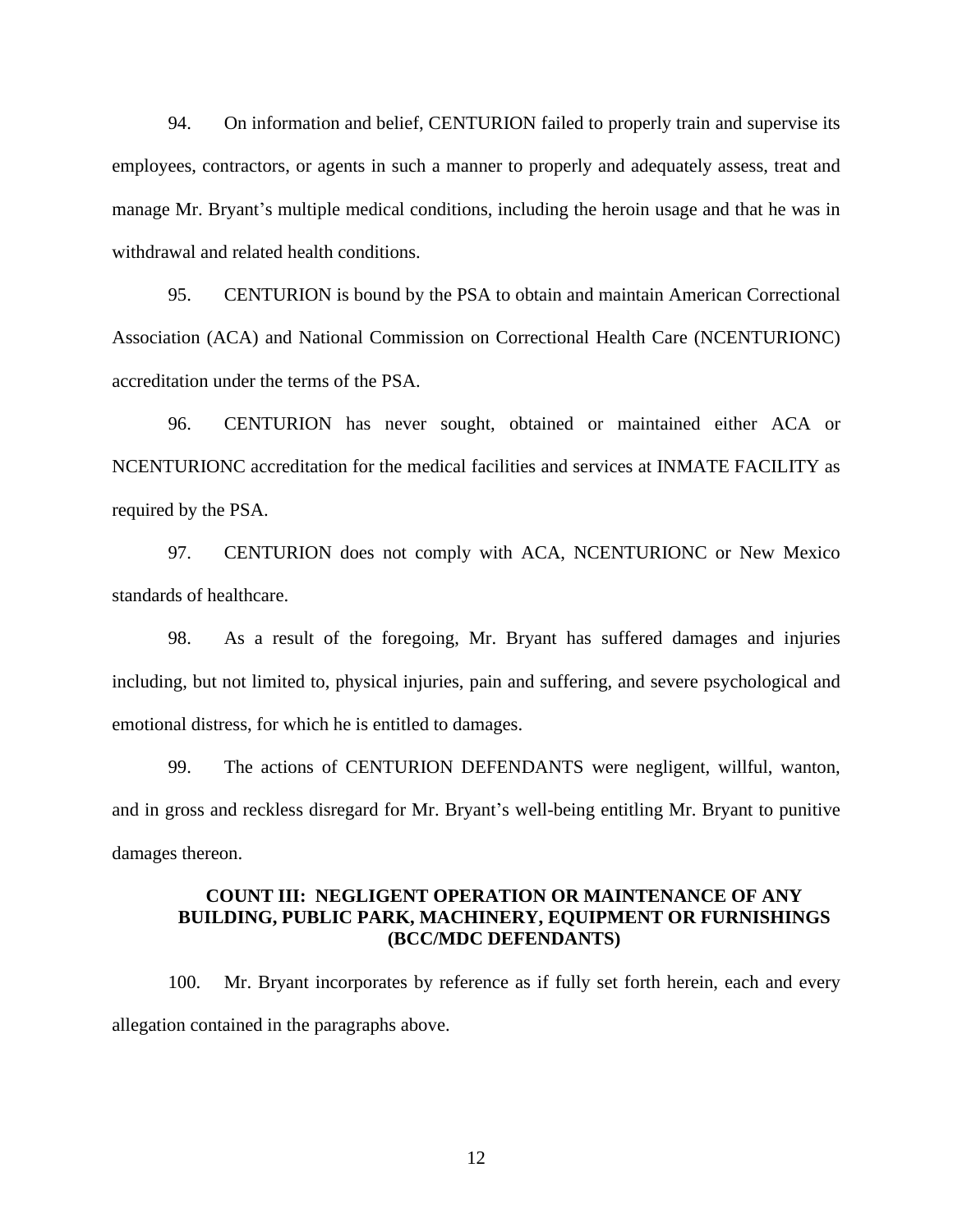101. BCC, acting by and through MDC, its employees, staff and agents are liable for the negligent operation or maintenance of any building, public park, machinery, equipment or furnishings under N.M. Stat. Ann. § 41-4-6.

102. MDC has authority over all MDC correctional facilities, including INMATE FACILITY.

103. MDC has authority and control over the operation of all medical facilities within MDC correctional facilities, including those within INMATE FACILITY.

104. MDC is the contracting party to the PSA entered into between MDC and CENTURION on June 1, 2016.

105. MDC has sole authority, control and responsibility over the execution, implementation and enforcement of the PSA.

106. MDC has allowed numerous serious breaches and violations of the PSA, ACA and NCENTURIONC that led to the medical neglect of Mr. Bryant.

107. MDC and CENTURION are entrusted with the medical care of New Mexico inmates who have no other source of medical care.

108. CENTURION's medical staff at INMATE FACILITY lacked sufficient expertise to assess, treat and manage Mr. Bryant's health conditions.

109. CENTURION has a duty under the PSA, ACA and NCENTURIONC to properly refer Mr. Bryant to be seen by a physician who could effectively treat him.

110. MDC DEFENDANTS refused or otherwise failed to enforce these provisions of the PSA, ACA and NCENTURIONC.

111. MDC DEFENDANTS knew that CENTURION was not abiding by the terms of the PSA, ACA and NCENTURIONC.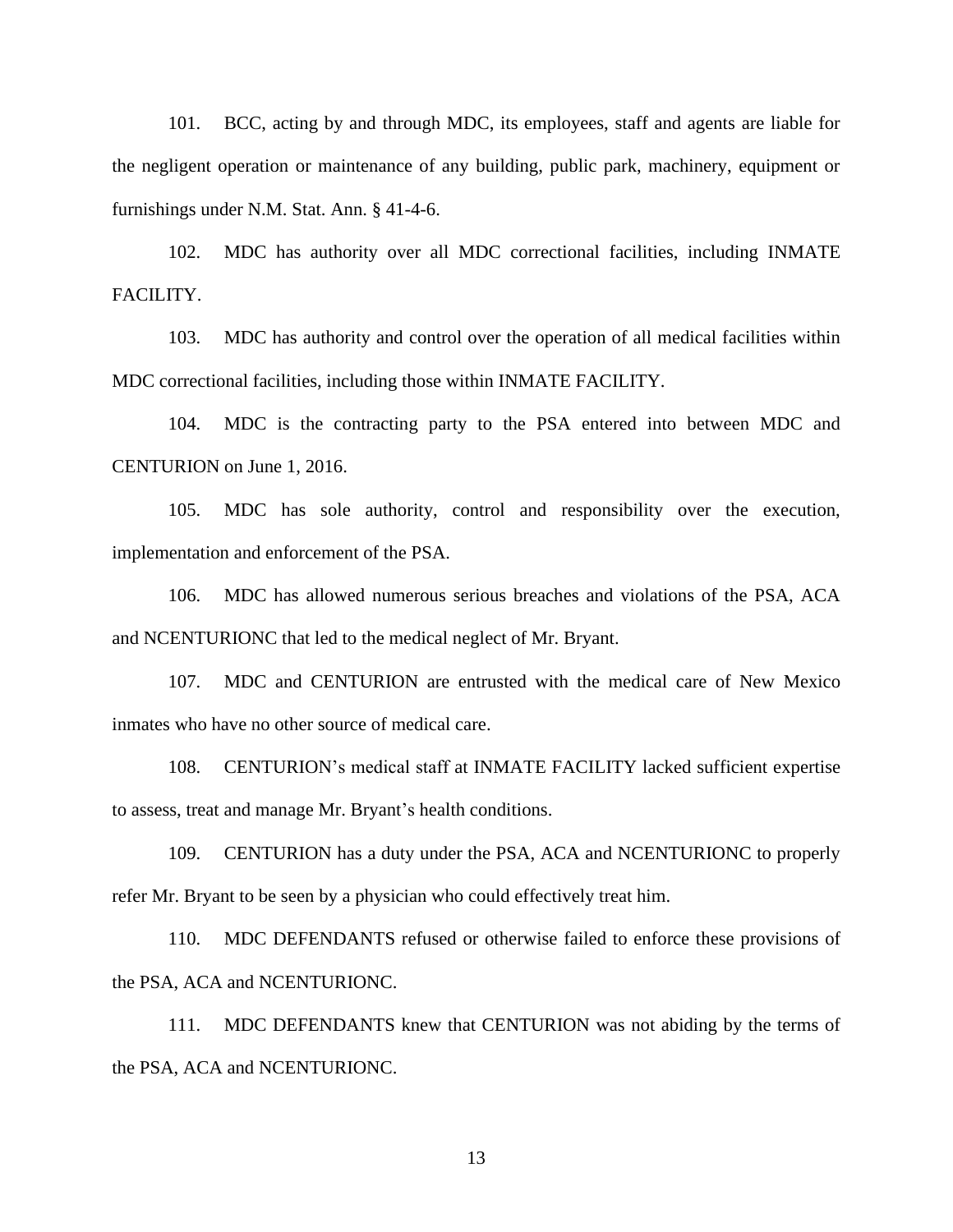112. MDC DEFENDANTS knew that CENTURION was not properly and adequately treating Mr. Bryant's medical condition.

113. MDC DEFENDANTS knew that CENTURION was not referring Mr. Bryant to outside medical healthcare providers who could effectively and prudently treat him.

114. Such conduct amounts to negligence in running a medical facility.

115. Such conduct amounts to negligence in the treatment of Mr. Bryant.

116. The actions of MDC were negligent, willful, wanton, and in gross and reckless disregard for Mr. Bryant's well-being.

117. MDC DEFENDANTS have knowingly allowed, aided and abetted in CENTURION's failure to obtain and maintain ACA and NCENTURIONC accreditation.

118. CENTURION has violated numerous provisions of ACA and NCENTURIONC.

119. MDC DEFENDANTS have taken no action to correct these violations or otherwise hold CENTURION to ACA, NCENTURIONC or New Mexico medical standards of care.

120. MDC DEFENDANTS have been complicit in the failure to adhere to the basic constitutional correctional health care set forth by the NCENTURIONC through MDC's failure to enforce the PSA.

121. MDC DEFENDANTS have knowingly allowed and been complicit in the violation of the ACA and NCENTURIONC minimum mandatory standards.

122. MDC DEFENDANTS have failed to properly maintain oversight and enforcement of the PSA.

123. MDC DEFENDANTS have failed to enforce the following provisions of the PSA: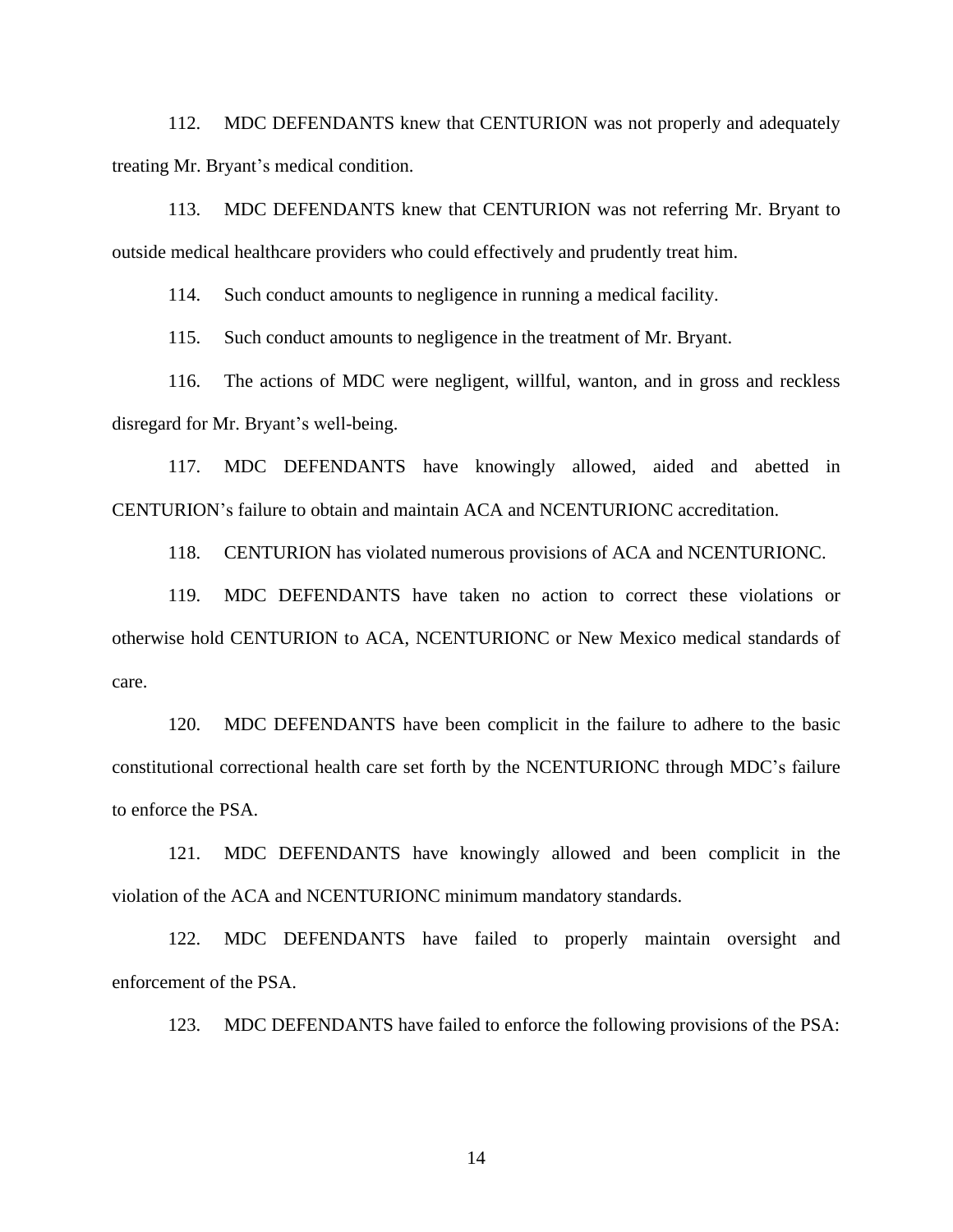a. The establishment of an electronic medical records system which is in fact required by both the contract and is in fact required under federal law; and

b. All provisions related to ACA and NCENTURIONC accreditation and compliance.

124. MDC is solely responsible for providing adequate health care to those it incarcerates, and to protect those inmates from risks associated with increased risks of infection or other medical emergencies.

125. As evidenced by the hundreds of inmates positive for heroin usage and that he was in withdrawal while incarcerated in the MDC system, but only a small fraction receives medical care and face harm from untreated heroin usage and that he was in withdrawal resulting in liver disease.

126. With this elevated risk of harm, MDC has an increased duty of care to these vulnerable inmates.

127. MDC has clinical oversight of its contractor's medical decision-making and health services operation.

128. MDC must enforce the PSA and/or terminate independent contractors if the care provided does not meet MDC, ACA or NCENTURIONC standards or constitutional definitions of adequate health care.

129. MDC did not enforce the PSA or take proper enforcement actions against CENTURION and MHM, resulting in inadequate healthcare to its inmates.

130. The failures of MDC DEFENDANTS led to serious and permanent harm to Mr. Bryant.

131. MDC Guards failed to monitor, evaluate, treat and render first aide to Mr. Bryant.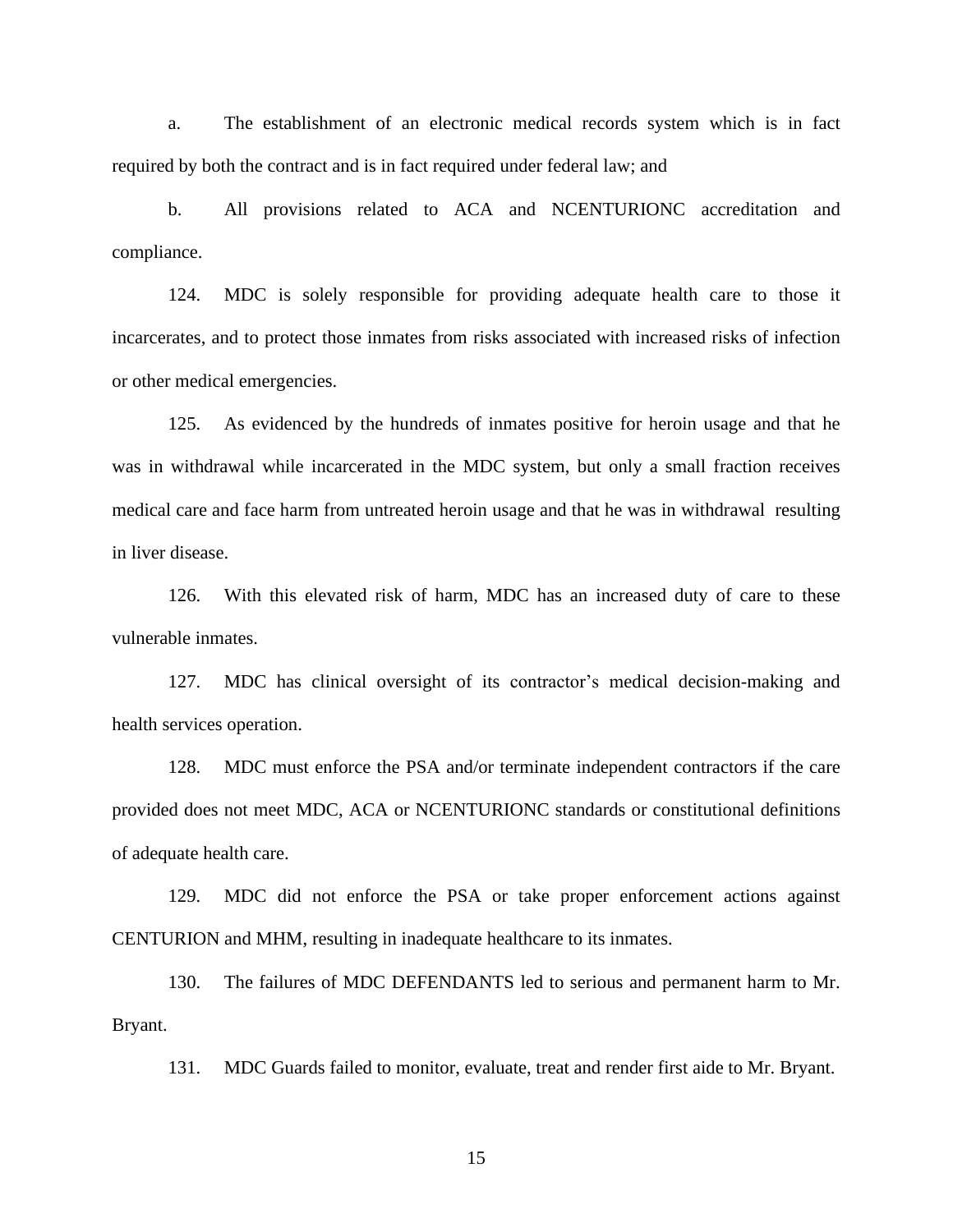132. As a result of the foregoing, Mr. Bryant suffered serious and permanent physical injuries, pain and suffering, and severe psychological and emotional distress for which Mr. Bryant is entitled to damages.

## **COUNT IV: NEGLIGENT HIRING, TRAINING AND SUPERVISION (CENTURION and MHM)**

133. Mr. Bryant incorporates by reference as if fully set forth herein, each and every allegation contained in the paragraphs above.

134. CENTURION and MHM had a duty to properly screen, supervise, educate, and train its employees regarding proper treatment of diabetic patients.

135. On information and belief, CENTURION and MHM failed to properly train and supervise its employees, contractors, or agents in such a manner to properly and adequately assess, treat and manage Mr. Bryant's heroin usage and that he was in withdrawal and related health conditions

136. CENTURION and MHM had a duty to properly screen, supervise, educate, and train its employees regarding proper treatment of inmates in heroin withdrawal.

137. CENTURION and MHM negligent hiring, training and supervision were the proximate cause of Mr. Bryant's injuries and damages for which Mr. Bryant is entitled to injuries and damages including, but not limited to, physical injuries, pain and suffering, and severe psychological and emotional distress.

138. CENTURION and MHM negligent hiring, training and supervision was willful, deliberate and in wanton disregard for the health and safety of Mr. Bryant.

139. Mr. Bryant is entitled to recovery for his injuries and damages including, but not limited to, physical injuries, pain and suffering, and severe psychological and emotional distress.

140. Mr. Bryant is entitled to punitive damages against CENTURION and MHM.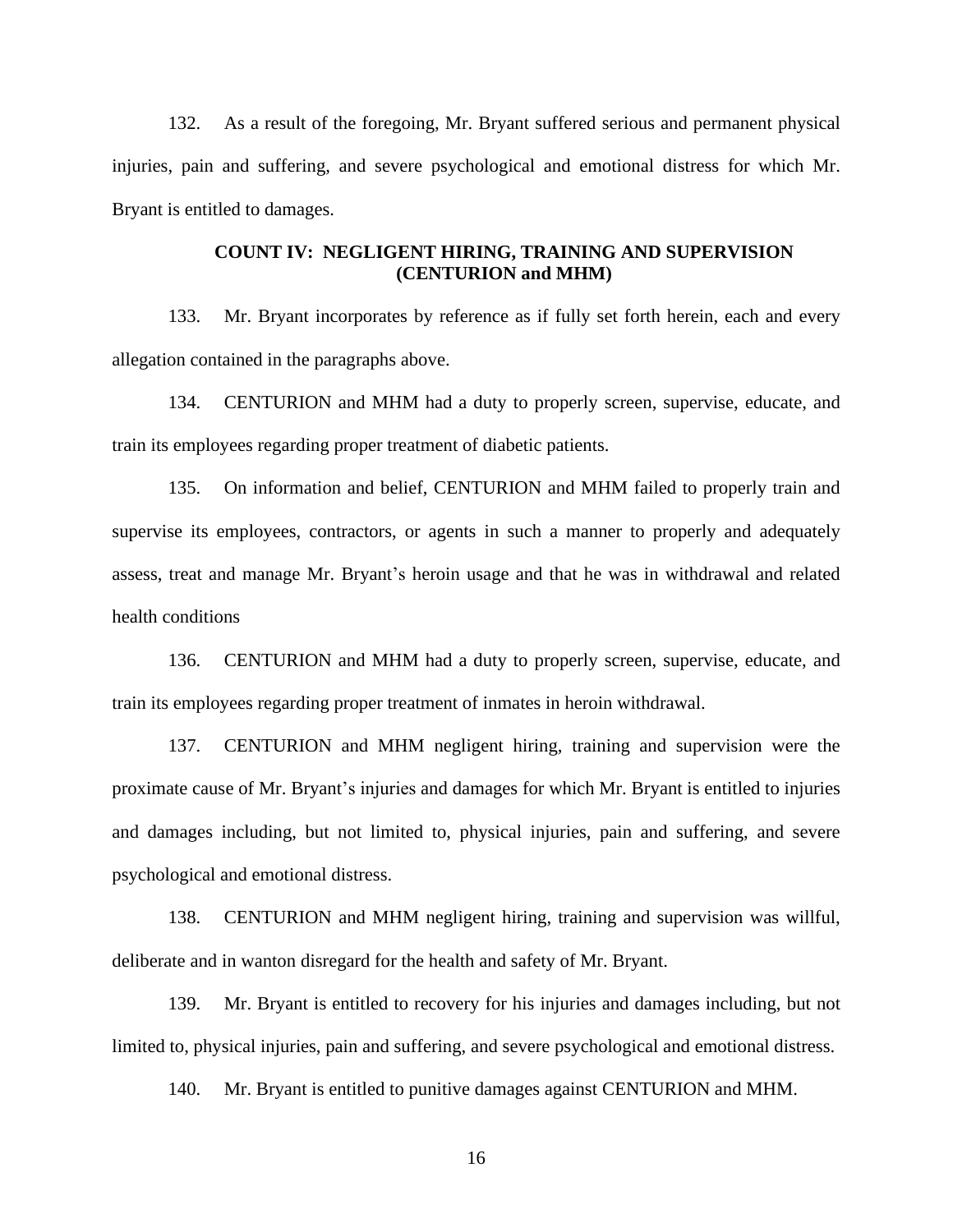## **COUNT V: INTENTIONAL INFLICTION OF EMOTIONAL DISTRESS (CENTURION, MHM, and JOHN DOE DEFENDANTS)**

141. Mr. Bryant incorporates by reference as if fully set forth herein, each and every allegation contained in the paragraphs above.

142. CENTURION, MHM, and JOHN DOE DEFENDANTS intentionally denied Mr. Bryant proper and necessary medical care for his heroin withdrawal.

143. CENTURION, MHM, and JOHN DOE DEFENDANTS failed to take action to provide proper medical care despite sick calls and pleas from Mr. Bryant for lifesaving and basic withdrawal related healthcare.

144. The conduct of CENTURION, MHM, and JOHN DOE DEFENDANTS was extreme, outrageous and intentional.

145. Mr. Bryant suffered severe emotional distress as a result of the conduct of Defendants.

146. As a result of the foregoing, Mr. Bryant has suffered serious and permanent physical injuries, pain and suffering, and severe psychological and emotional distress, for which Mr. Bryant is entitled to damages, including punitive damages.

# **COUNT VI: CIVIL CONSPIRACY TO DENY MEDICAL CARE (CENTURION, MHM, and JOHN DOE DEFENDANTS)**

147. Mr. Bryant incorporates by reference as if fully set forth herein, each and every allegation contained in the paragraphs above.

148. The facts illustrated above show a conspiracy on the part of ALL DEFENDANTS to deny Mr. Bryant necessary, proper and constitutionally minimal medical care.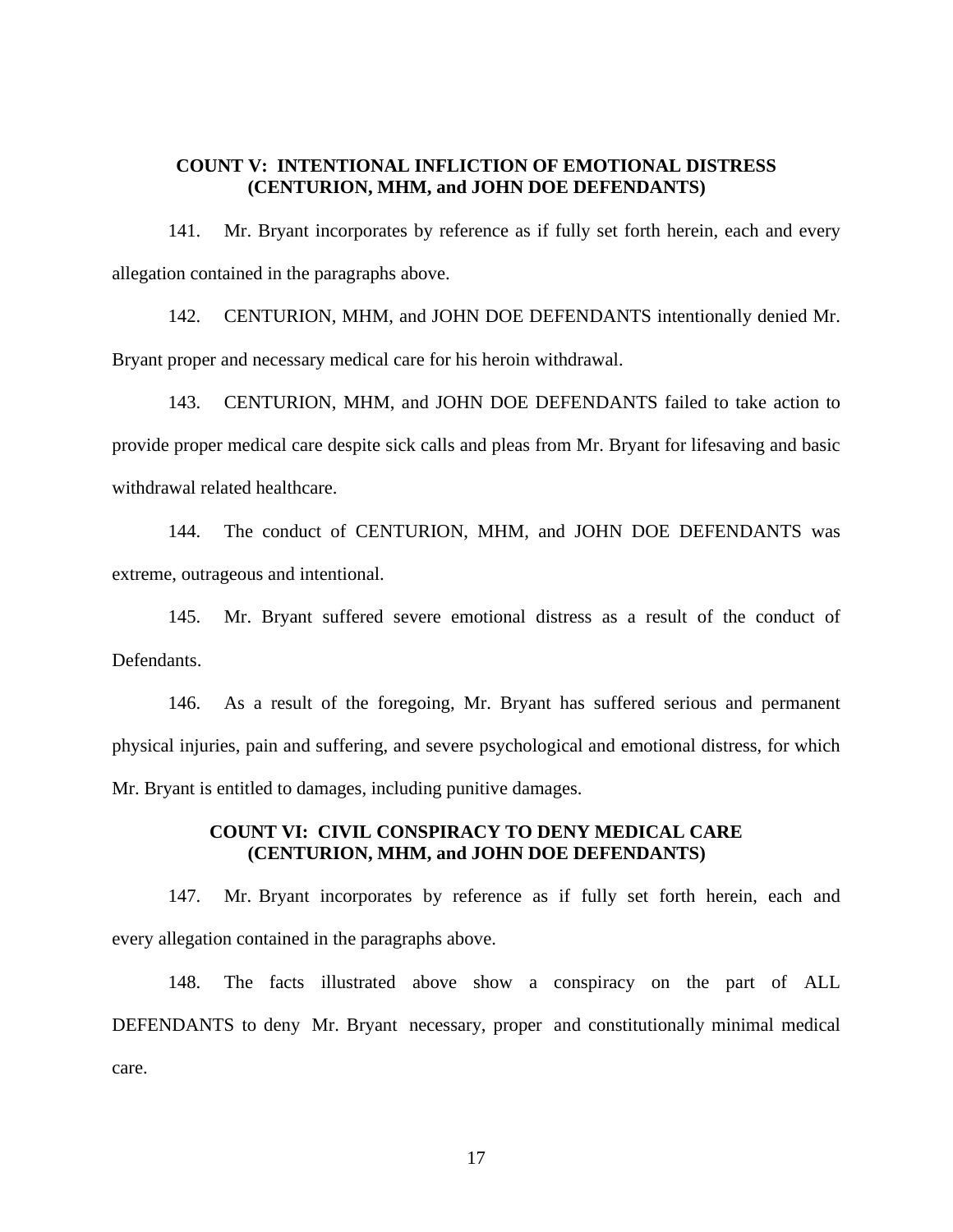149. As a result of said conspiracy, Mr. Bryant suffered severe physical and emotional pain, and death as a result of the conspiratorial, collusive, collective, orchestrated, intentional, malicious conduct of CENTURION, MHM, and JOHN DOE DEFENDANTS.

150. Mr. Bryant is entitled to recovery for his injuries and damages, including but not limited to, physical injuries, pain and suffering, severe psychological and emotional distress and wrongful death.

151. PLAINITFF is entitled to damages, including punitive damages, against CENTURION, MHM, and JOHN DOE DEFENDANTS.

152. There is no Tort Claims Act waiver for civil conspiracy for MDC.

153. However, BCC/MDC DEFENDANTS were party to the conspiracy to deny Mr. Bryant proper and necessary lifesaving medical care.

#### **COUNT VII: RESPONDEAT SUPERIOR AND AGENCY (CENTURION and MHM)**

154. Mr. Bryant incorporates by reference as if fully set forth herein, each and every allegation contained in the paragraphs above.

155. CENTURION and MHM are responsible for Mr. Bryant's physical injuries, pain and suffering, severe psychological and emotional distress and wrongful death under the doctrine of respondeat superior for the acts and omissions of its employees, staff and agents.

156. CENTURION and MHM are responsible for Mr. Bryant's physical injuries, pain and suffering, severe psychological and emotional distress and wrongful death under the doctrine of agency for the acts and omissions of its employees, staff and agents.

## **COUNT VIII: RES IPSA LOQUITUR (CENTURION, MHM, and JOHN DOE DEFENDANTS)**

157. Mr. Bryant incorporates by reference as if fully set forth herein, each and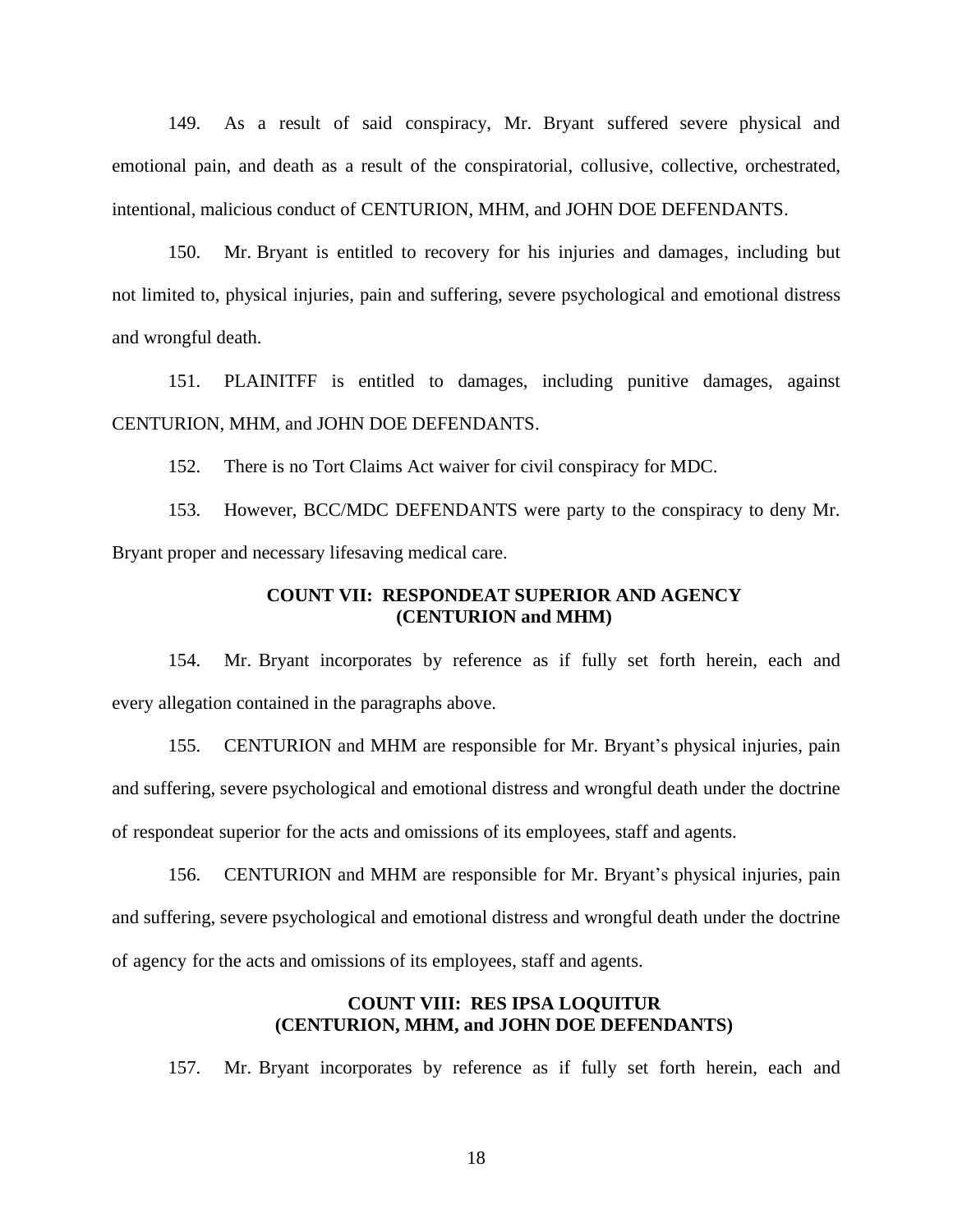every allegation contained in the paragraphs above.

158. The injuries and damages suffered by Mr. Bryant were proximately caused by wanton, willful and reckless actions and inactions CENTURION, MHM, and JOHN DOE DEFENDANTS.

159. It was CENTURION, MHM, and JOHN DOE DEFENDANTS responsibility to manage and control their medical staff and the care and treatment of Mr. Bryant.

160. The events causing the injuries and damages to Mr. Bryant were of a kind which would not ordinarily occur in the absence of negligence on the part of CENTURION, MHM, and JOHN DOE DEFENDANTS.

161. The doctrine of res ipsa loquitur is applicable as a theory of negligence, causation and damages in this case and appropriately pled herein.

162. Mr. Bryant is entitled to recovery for his injuries and damages, including but not limited to, physical injuries, pain and suffering, and severe psychological and emotional distress.

163. Mr. Bryant is entitled to punitive damages against CENTURION, MHM, and JOHN DOE DEFENDANTS.

#### **COUNT IX: PUNITIVE DAMAGES (CENTURION, MHM, and JOHN DOE DEFENDANTS)**

164. Mr. Bryant incorporates by reference as if fully set forth herein, each and every allegation contained in the paragraphs above.

165. The acts and omissions complained of in the causes of action stated above, upon information and belief, are believed to be of such an egregious nature, in reckless, wanton, willful and total disregard to the rights of Mr. Bryant, that in addition to the actual damages ascertained and demonstrated by a preponderance of the evidence, that punitive damages or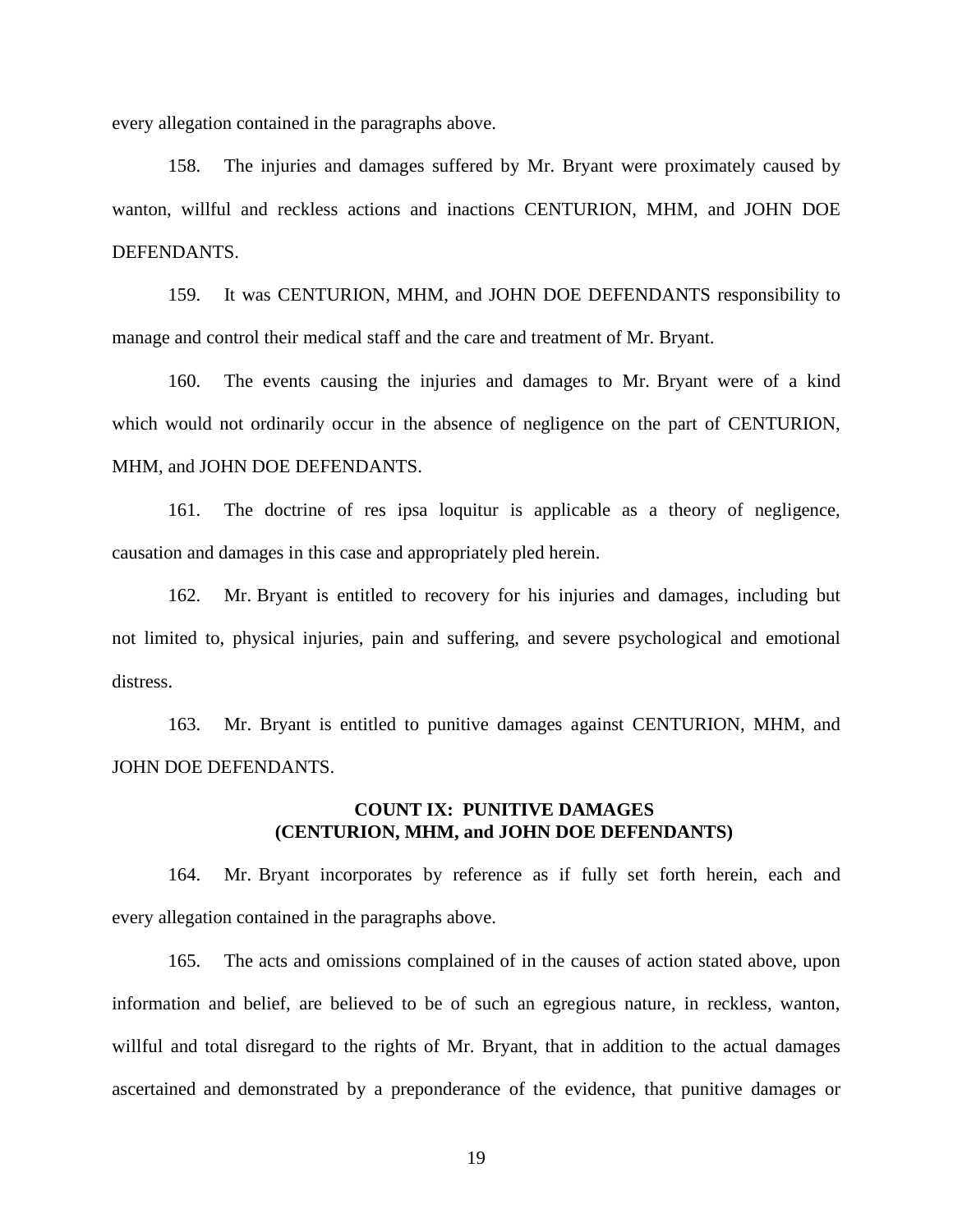exemplary damages to punish and deter these types of acts and omissions from occurring in the future, may well be appropriate.

**WHEREFORE,** PLAINTIFF requests judgment as follows:

A. Compensatory damages against all Defendants, jointly and severally, in an amount to be determined by this Court as adequate for pain, suffering, and injuries to PLAINTIFF.

B. Compensatory damages against all Defendants, jointly and severally, in an amount to be determined by this Court as adequate for CCT, MHM and CENTURION DEFENDANTS' intentional infliction of emotional distress.

C. Punitive damages in an undetermined amount against CENTURION DEFENDANTS and MHM DEFENDANTS.

D. Costs incurred by PLAINTIFF, including pre-judgment and post-judgment interest; and

E. Such other and further relief as the Court deems just and proper.

Respectfully Submitted:

COLLINS & COLLINS, P.C.

*/s/ Parrish Collins* Parrish Collins P. O. Box 506 Albuquerque, NM 87103 Phone: 505-242-5958 [parrish@collinsattorneys.com](mailto:parrish@collinsattorneys.com)

-and-

#### SANDOVAL FIRM

*/s/ Richard A. Sandoval*